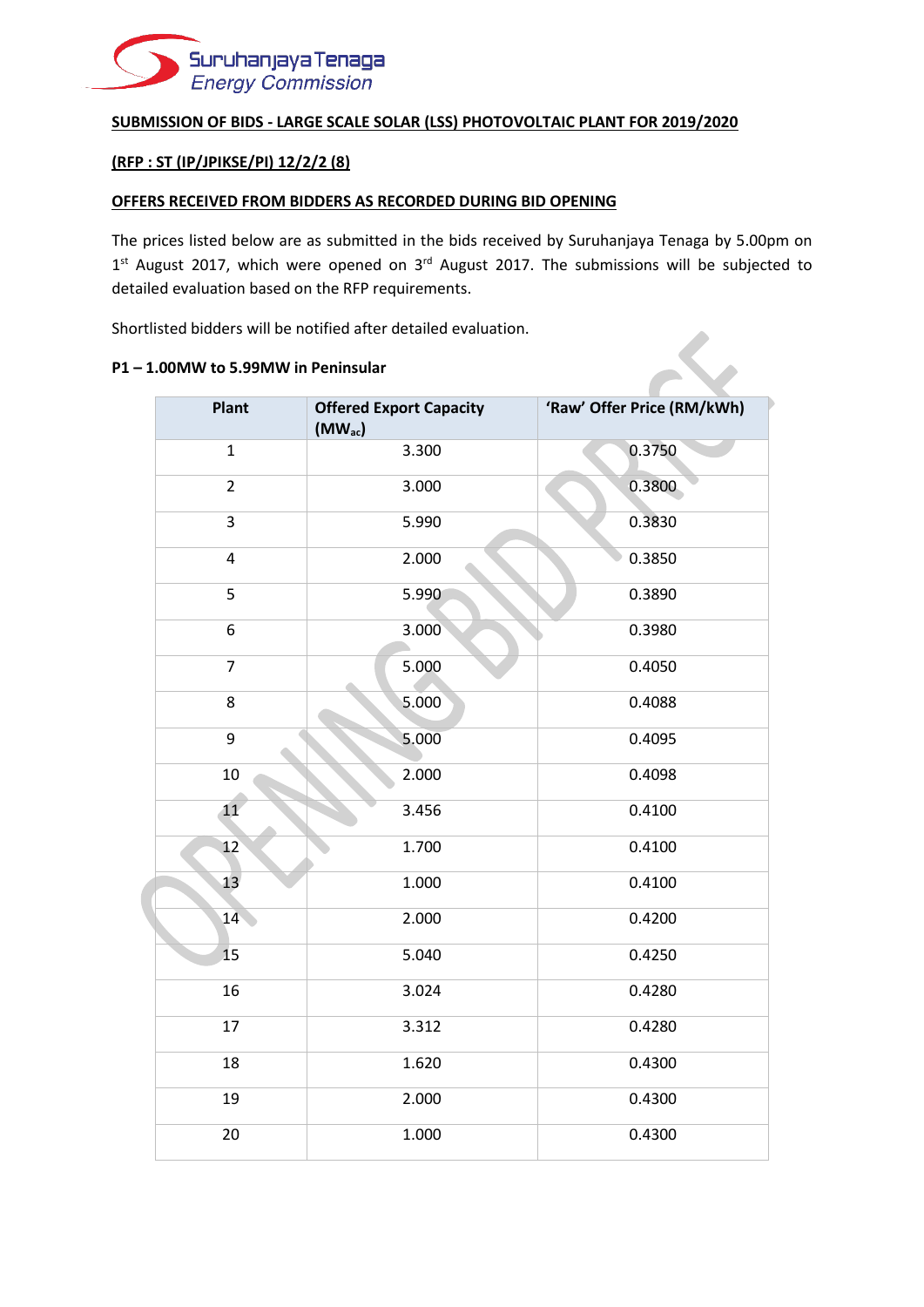| <b>Plant</b> | <b>Offered Export Capacity</b><br>$(MW_{ac})$ | 'Raw' Offer Price (RM/kWh) |
|--------------|-----------------------------------------------|----------------------------|
| 21           | 1.980                                         | 0.4300                     |
| 22           | 2.160                                         | 0.4350                     |
| 23           | 1.540                                         | 0.4550                     |
| 24           | 1.200                                         | 0.4650                     |
| 25           | 1.000                                         | 0.4700                     |

**SSS CONSTANT**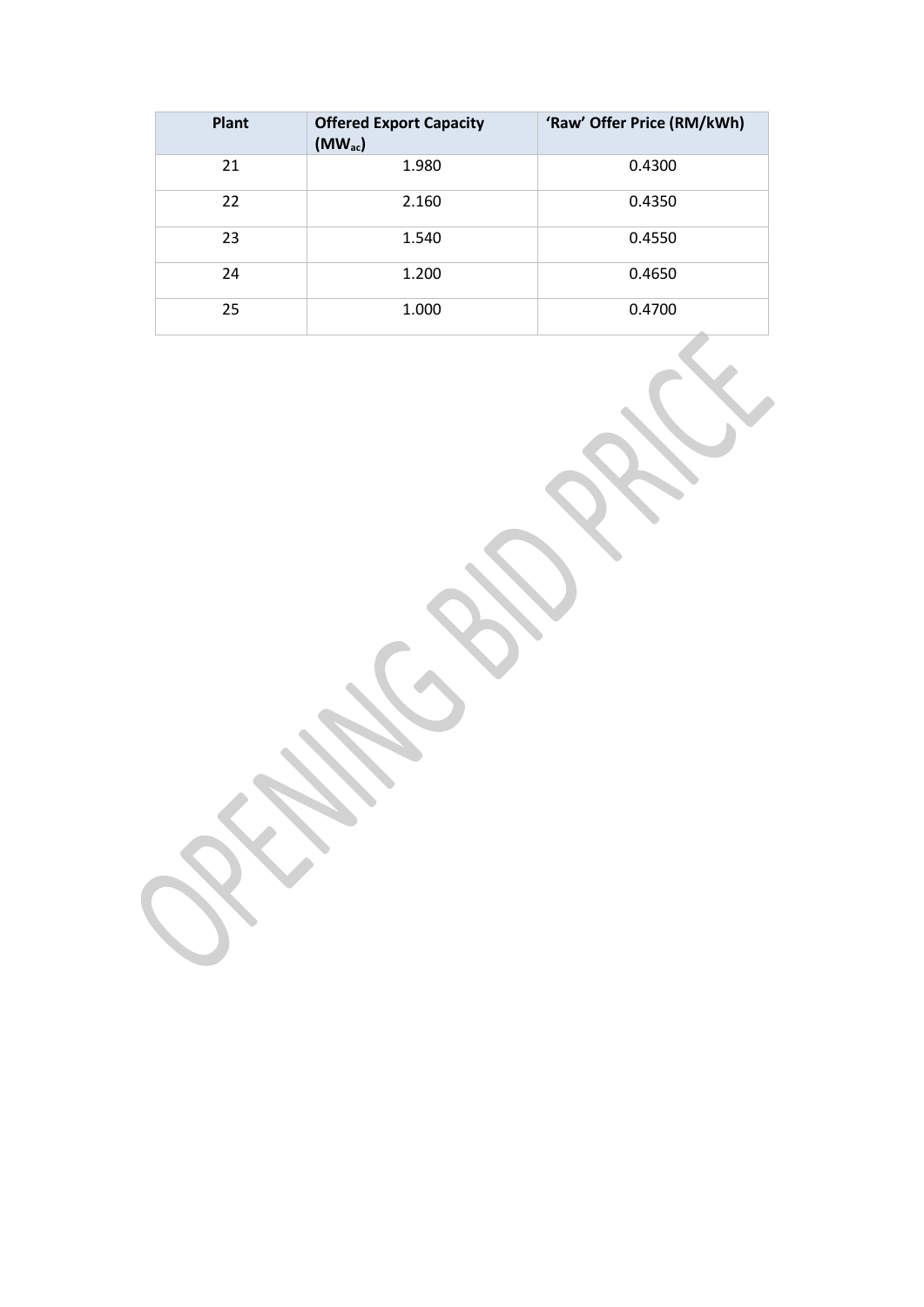### **P2 – 6.00MW to 9.99MW in Peninsular**

**Britter** 

| <b>Plant</b> | <b>Offered Export Capacity</b><br>$(MW_{ac})$ | 'Raw' Offer Price (RM/kWh) |
|--------------|-----------------------------------------------|----------------------------|
| 26           | 9.900                                         | 0.3700                     |
| 27           | 9.980                                         | 0.3720                     |
| 28           | 9.900                                         | 0.3750                     |
| 29           | 9.000                                         | 0.3795                     |
| 30           | 6.800                                         | 0.3800                     |
| 31           | 9.900                                         | 0.3890                     |
| 32           | 9.990                                         | 0.3895                     |
| 33           | 9.990                                         | 0.3980                     |
| 34           | 9.980                                         | 0.3980                     |
| 35           | 9.900                                         | 0.4000                     |
| 36           | 9.900                                         | 0.4000                     |
| 37           | 9.990                                         | 0.4011                     |
| 38           | 9.990                                         | 0.4030                     |
| 39           | 9.972                                         | 0.4100                     |
| 40           | 9.980                                         | 0.4100                     |
| 41           | 7.000                                         | 0.4100                     |
| 42           | 9.990                                         | 0.4150                     |
| 43           | 9.756                                         | 0.4600                     |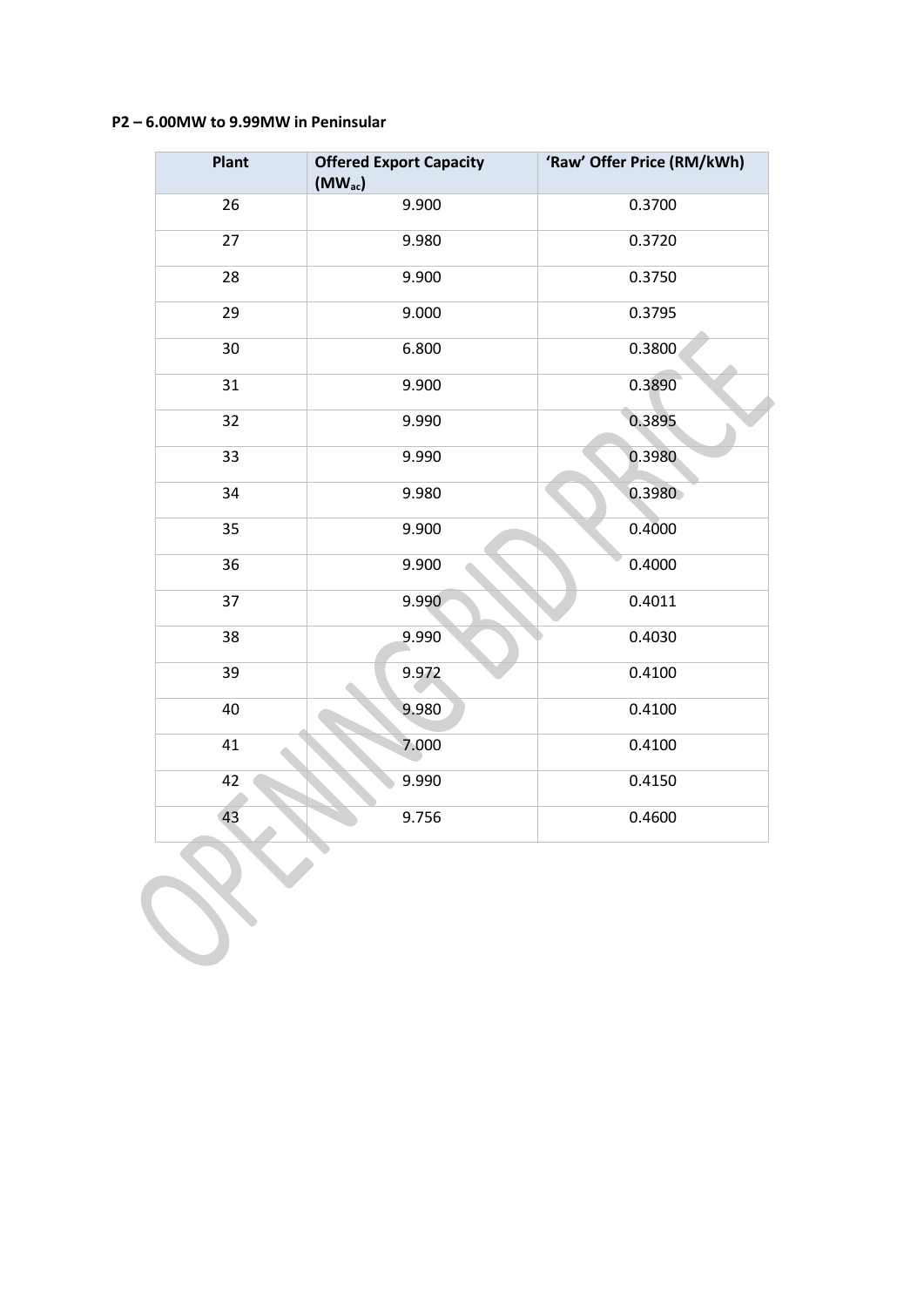### **P3 – 10.00MW to 30.00MW in Peninsular**

 $\overline{a}$ 

| Plant | <b>Offered Export Capacity</b><br>$(MW_{ac})$ | 'Raw' Offer Price (RM/kWh) |
|-------|-----------------------------------------------|----------------------------|
| 44    | 30.000                                        | 0.3398                     |
| 45    | 30.000                                        | 0.3485                     |
| 46    | 30.000                                        | 0.3495                     |
| 47    | 30.000                                        | 0.3549                     |
| 48    | 30.000                                        | 0.3595                     |
| 49    | 30.000                                        | 0.3672                     |
| 50    | 20.000                                        | 0.3675                     |
| 51    | 30.000                                        | 0.3680                     |
| 52    | 30.000                                        | 0.3688                     |
| 53    | 30.150                                        | 0.3690                     |
| 54    | 30.150                                        | 0.3690                     |
| 55    | 30.000                                        | 0.3698                     |
| 56    | 30.000                                        | 0.3759                     |
| 57    | 25.000                                        | 0.3788                     |
| 58    | 30.000                                        | 0.3790                     |
| 59    | 20.000                                        | 0.3799                     |
| 60    | 30.000                                        | 0.3800                     |
| 61    | 30.000                                        | 0.3800                     |
| 62    | 30.000                                        | 0.3800                     |
| 63    | 30.000                                        | 0.3800                     |
| 64    | 29.990                                        | 0.3800                     |
| 65    | 18.500                                        | 0.3850                     |
| 66    | 29.916                                        | 0.3880                     |
| 67    | 30.000                                        | 0.3888                     |
| 68    | 30.000                                        | 0.3900                     |
| 69    | 26.900                                        | 0.3900                     |
| 70    | 30.000                                        | 0.3900                     |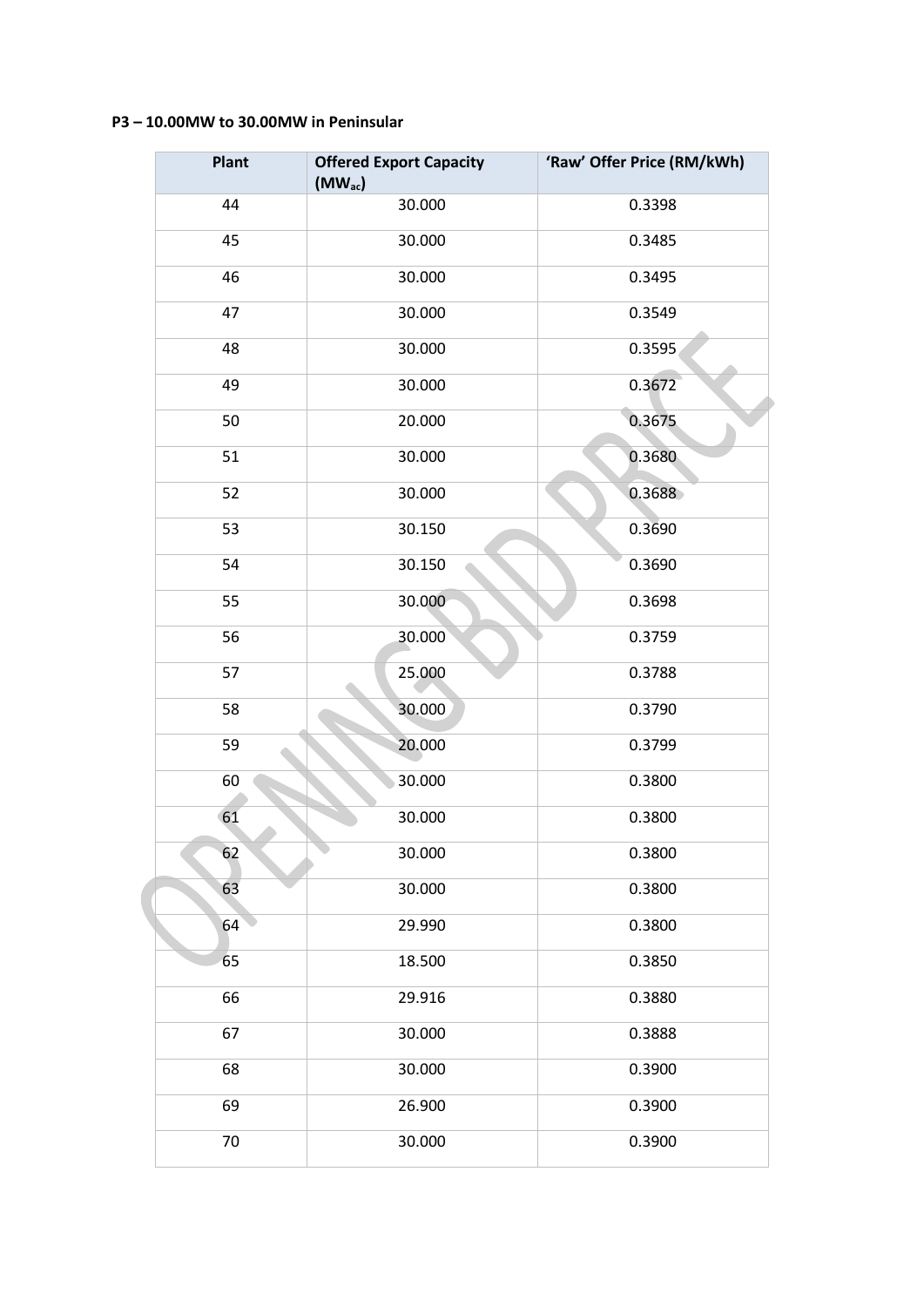| Plant | <b>Offered Export Capacity</b><br>$(MW_{ac})$ | 'Raw' Offer Price (RM/kWh) |
|-------|-----------------------------------------------|----------------------------|
| 71    | 30.000                                        | 0.3930                     |
| 72    | 30.000                                        | 0.3950                     |
| 73    | 30.000                                        | 0.3950                     |
| 74    | 21.500                                        | 0.4000                     |
| 75    | 30.000                                        | 0.4033                     |
| 76    | 30.000                                        | 0.4050                     |
| 77    | 30.000                                        | 0.4050                     |
| 78    | 30.000                                        | 0.4055                     |
| 79    | 30.000                                        | 0.4088                     |
| 80    | 16.000                                        | 0.4200                     |
| 81    | 29.990                                        | 0.4200                     |
| 82    | 30.000                                        | 0.4200                     |
| 83    | 30.000                                        | 0.4390                     |
| 84    | 30.000                                        | 0.5000                     |
| 85    | 30.000                                        | 0.5000                     |

**SURA** 

 $\mathbf{v}$ 

 $\sim$ X **SSS**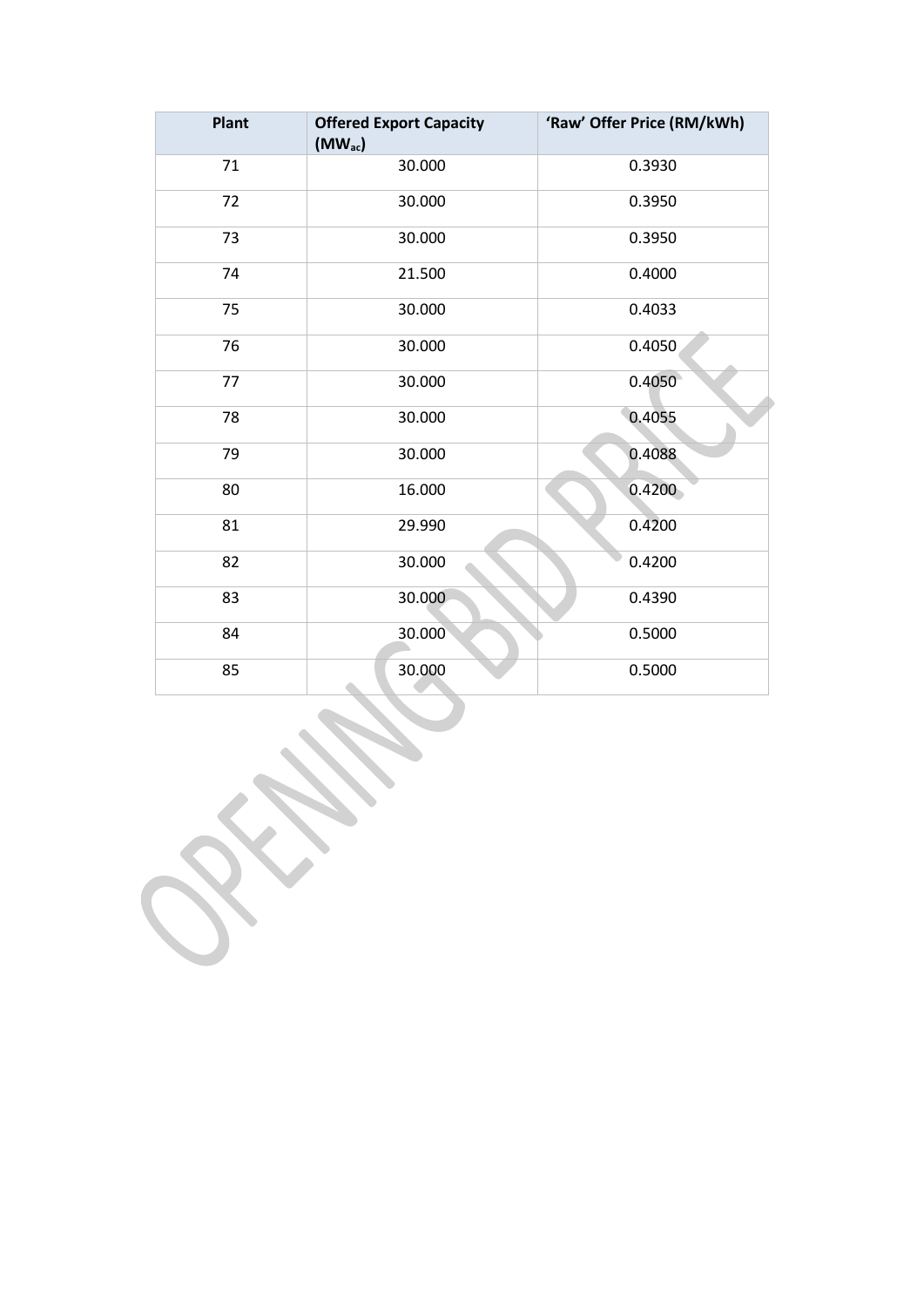# **S1 – 1.00MW to 5.99MW in Sabah/Labuan**

| <b>Plant</b> | <b>Offered Export Capacity</b><br>$(MW_{ac})$ | 'Raw' Offer Price (RM/kWh) |
|--------------|-----------------------------------------------|----------------------------|
| 86           | 5.0000                                        | 0.3710                     |
| 87           | 2.3000                                        | 0.4100                     |
| 88           | 2.0000                                        | 0.4150                     |
| 89           | 5.0000                                        | 0.4250                     |
| 90           | 4.9980                                        | 0.4300                     |
| 91           | 5.0000                                        | 0.4395                     |
| 92           | 5.9900                                        | 0.4395                     |
| 93           | 5.0000                                        | 0.4400                     |
| 94           | 5.0540                                        | 0.4500                     |
| 95           | 1.0000                                        | 0.4580                     |
| 96           | 4.0000                                        | 0.4600                     |
| 97           | 5.0000                                        | 0.4600                     |
| 98           | 4.9980                                        | 0.4700                     |
| 99           | 2.6000                                        | 0.4700                     |
| 100          | 5.0000                                        | 0.4800                     |
| 101          | 4.0000                                        | 0.4900                     |
| 102          | 4.9000                                        | 0.4900                     |
| 103          | 5.0000                                        | 0.5300                     |
| 104          | 2.0000                                        | 0.5300                     |